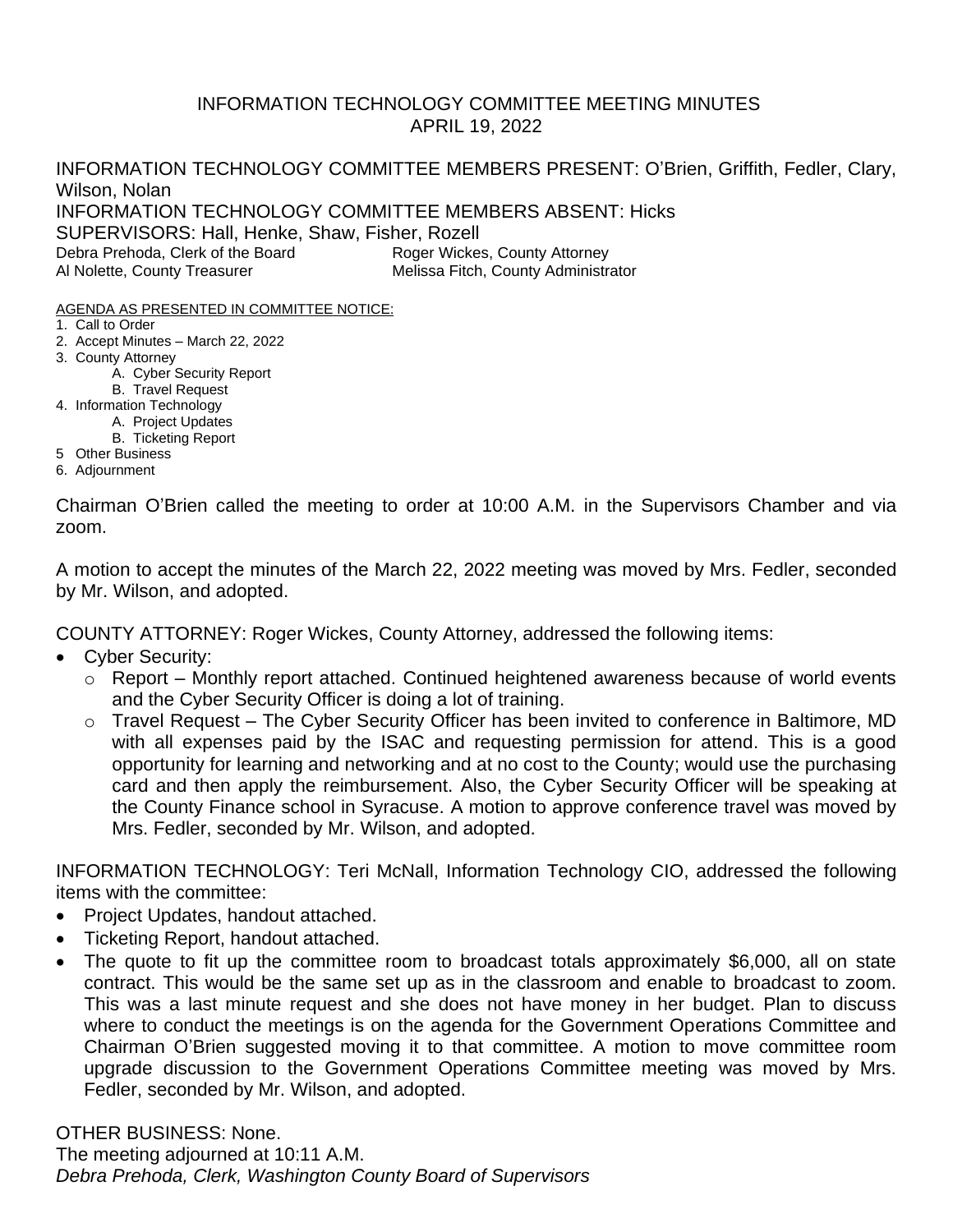

 383 BROADWAY, FORT EDWARD, NY 12828 PHONE (518)746-2106 – FAX (518)746-2137 [cyberaware@washingtoncountyny.gov](mailto:cyberaware@washingtoncountyny.gov)

**Karen R Pratt** Cyber Security Officer

**Cyber Report 3/14/2022 – 4/13/2022**



## **Incident/Remediation Efforts**

İ

- Received 86 advisories/vulnerabilities/security updates. Reviewed, distributed and remediated where necessary.
- Received 4 advisories relating to elections subject. Reviewed, distributed and remediated where necessary.
- Shared with colleagues pertinent situational awareness notifications received via NYS and/or other resources.
- Researched and discussed 15 inquiries of e-mail or other containing information or links that elevated suspicion.
- Researched and discussed 75 alerts of abnormal file behavior within organization.

## **Monthly Items of Interest**

- Reports of phishing where the bad actor is taking advantage of current events and social engineering.
- Upcoming May 5<sup>th</sup> grant application deadline for the NYS Department of Homeland Security and Emergency Services FY2020 Cyber Security Grant.
- Upcoming Planning Board Virtual Training April 25th. Be Cyber Aware: In Intro to Cyber Security for Municipalities.
- Continued heightened awareness because of world events. The latest targets being Industrial Control Systems and Supervisory Control and Data Acquisition devices. See Cybersecurity and Infrastructure Security Agency (CISA) SHEILDS UP campaign [https://www.cisa.gov/shields-up.](https://www.cisa.gov/shields-upH)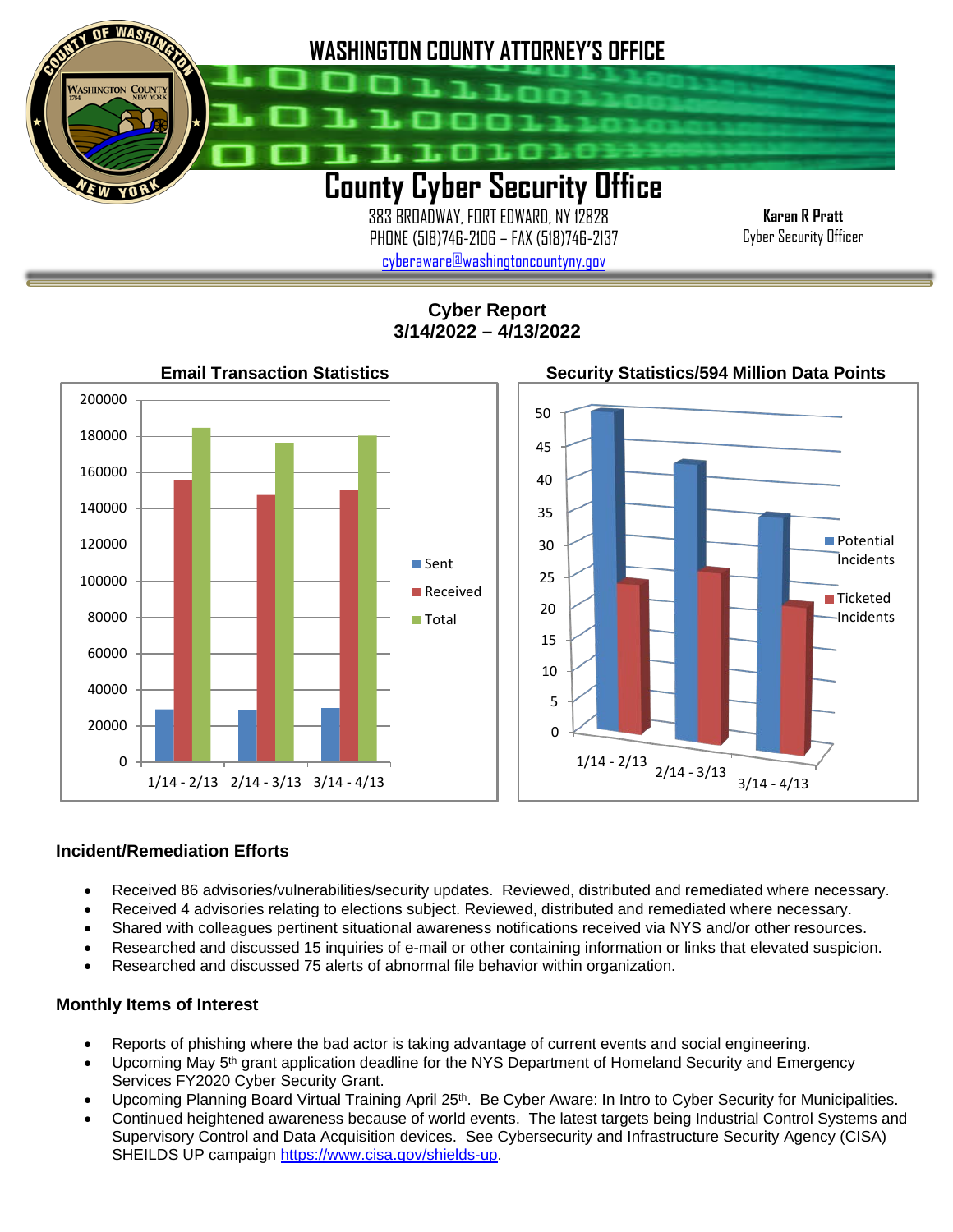| On Time           |      |                                   | Later than expected           | <b>OverDue</b>                                          |                            |                 |                                           |
|-------------------|------|-----------------------------------|-------------------------------|---------------------------------------------------------|----------------------------|-----------------|-------------------------------------------|
| <b>Start Date</b> | Goal | <b>Status</b>                     | Item                          | <b>Description</b>                                      | Dept                       | <b>Complete</b> | <b>Latest Activity</b>                    |
| 1/21              | 2/22 | <b>Pending</b><br><b>Complete</b> | <b>GIS Server replacement</b> | Upgrading and replacement<br>of GIS Server/Workstations | Real<br><b>Property/IT</b> | 98%             | Scheduling a go live with vendor          |
| 4/22              | 7/22 | In Process                        | Website security upgrade      | Website secure forms and<br>security upgrade            | All                        | 10%             | <b>Working with Vendor</b>                |
| 8/21              | 7/22 | In Process                        | Replacement of patrol car pcs | Replace patrol car pcs in all<br>vehicles               | Sheriff/IT                 | 7%              | Product received, currently<br>imaging    |
| 11/21             | 9/22 | In Process                        | Camera project                | Camera install and replace                              | All                        | 55%             | Installing cameras                        |
| 2/22              | 5/22 | In Process                        | <b>UPS Replacement</b>        | <b>Replace county UPS devices</b>                       | All                        | 25%             | <b>Replacing appliances</b>               |
| 3/22              | 8/22 | In Process                        | <b>Probation software</b>     | <b>Probation software</b><br>implementation             | Probation                  | 5%              | Project in process working with<br>vendor |
| 8/21              | 4/22 | Complete                          | Call account software upgrade | Build new server and install<br>new software            | IT                         | 100%            | Training end users                        |